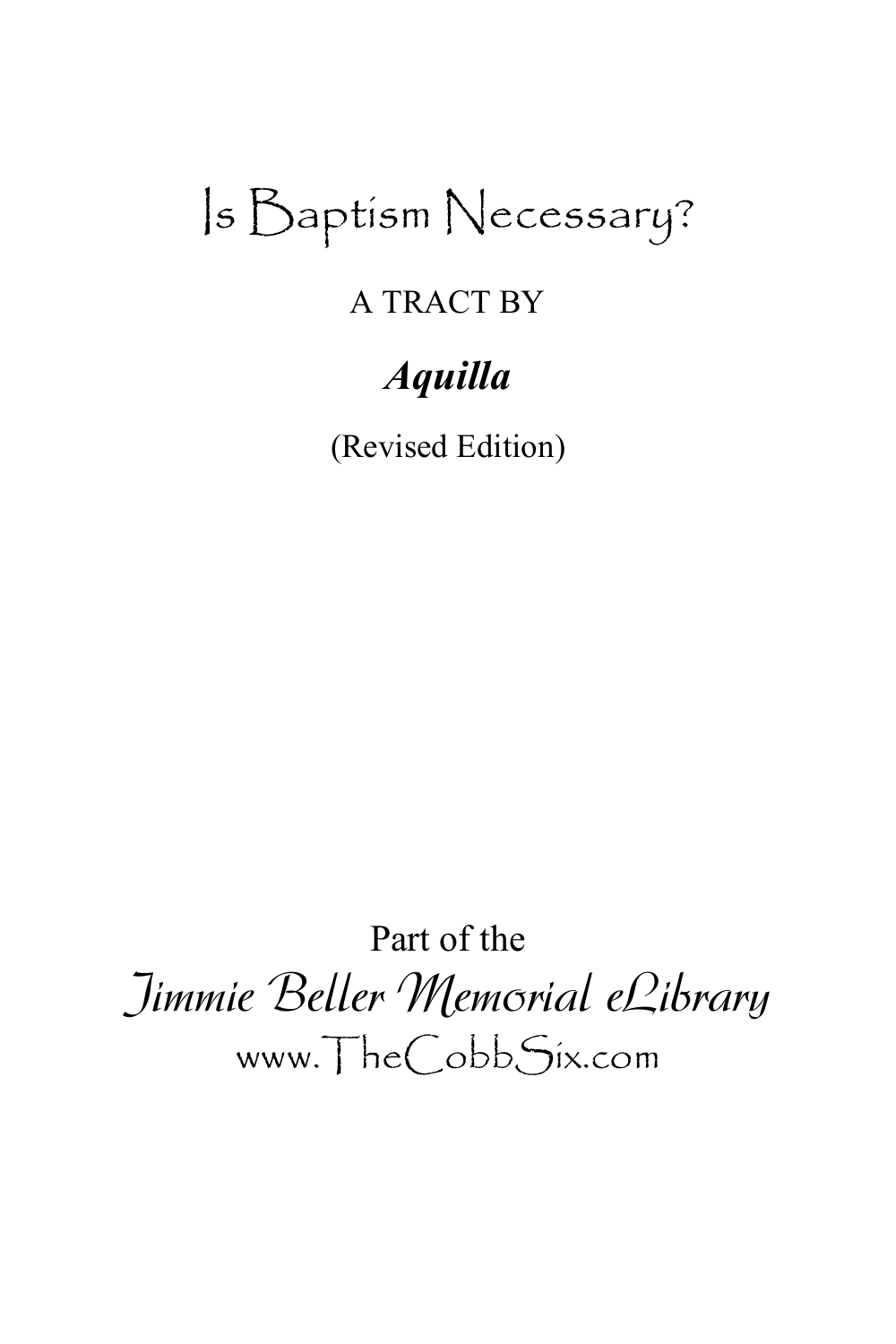#### **IS BAPTISM NECESSARY?**

#### A LETTER ADDRESSED TO A PREACHER.

"*And a certain Jew named Apollos, born at Alexandria, an eloquent man, and mighty in scriptures, came to Ephesus. This man was instructed in the way of the Lord; and being fervent in the spirit, he spake and taught diligently the things of the Lord knowing only the baptism of John. And he began to speak boldly in the synagogue: whom when Aquilla and Priscilla had heard, they took unto them, and expounded unto him the way of God more perfectly*." (**Acts 18:24-26**)

Dear Apollos: While you were in our city, preaching, we attended your meetings. Some of your preaching was excellent. It was eloquent and "mighty in the Scriptures." Indeed, you reminded us of the "mighty" Alexandrian, Apollos, spoken of in the above quotation.

But even this great man needed "Aquilla and Priscilla," and gladly accepted instruction from them. And when you held the Bible up above your head and said: "This is our doctrine. We just take this; nothing else," we thought you might be as ready to receive "the way of God more perfectly," as was the "eloquent" and "mighty" Alexandrian, Apollos. If so, we shall be pleased to be your "Aquilla and Priscilla." Therefore, "Come now, and let us reason together."

You say the sinner must be saved before he is ready for baptism. If that be true, why, then, did Ananias say to Saul, "*Arise, and be baptized, and wash away thy sins*" (**Acts 22:16**)?

If God sends the Holy Spirit into the sinner's heart to cleanse it from sin, as you say, why did Paul say (**Galatians 4:6**): "*Because ye are sons God sent forth the Spirit of his Son into your hearts*"? Why did he not say: "To make you sons God sent forth the Spirit of his Son into your hearts"?

If the sinner only needs a baptism of the Holy Ghost, to save him, as you preach, why did not Jesus baptize Saul with the Holy Ghost when he met him on the way to Damascus (**Acts 9**), instead of telling him to "*go into the city, and it shall he told thee what thou must do*"?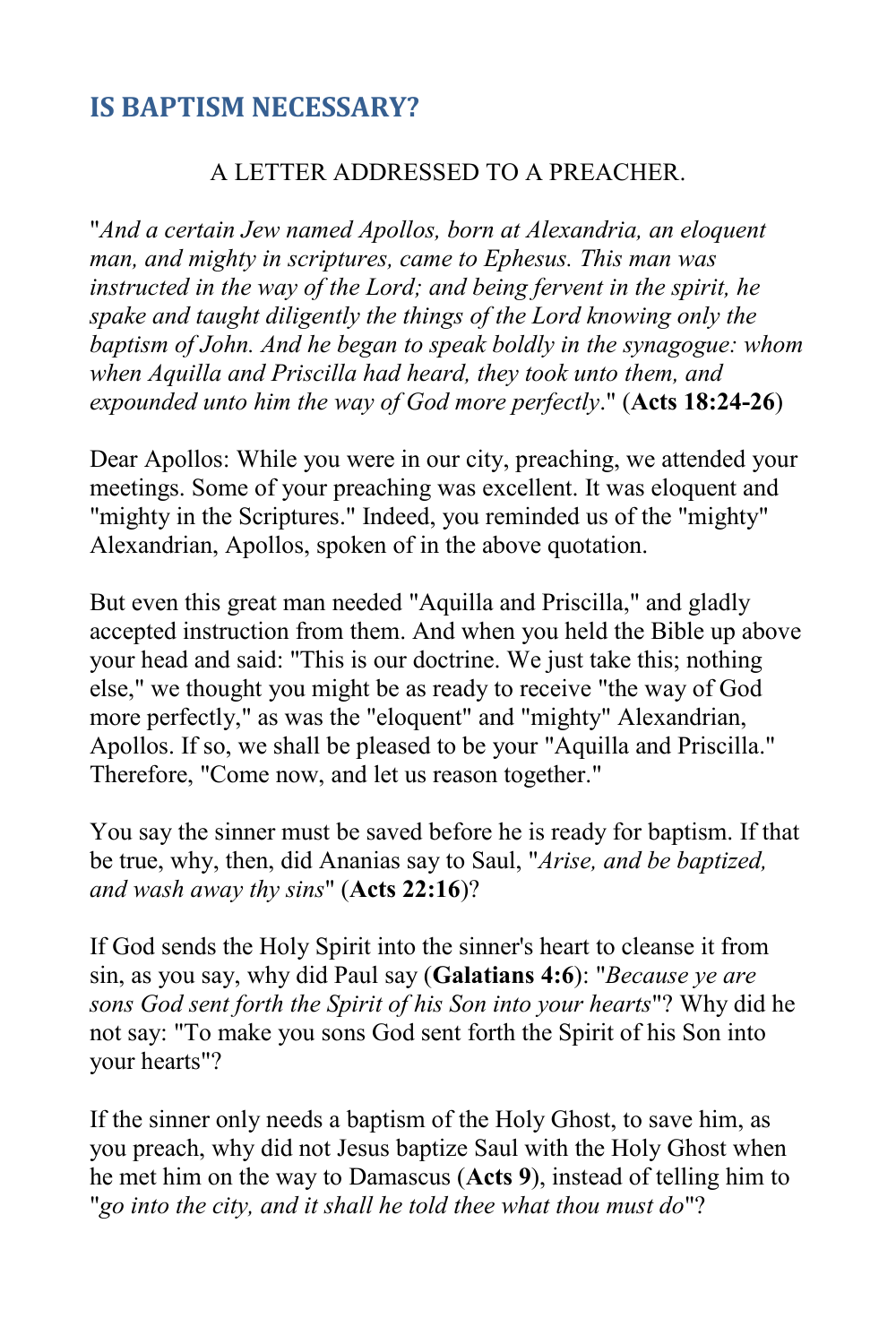Did not Jesus send Ananias to Saul to tell him what he "must do"? (**Acts 9:15**).

- Did Ananias tell Saul to pray for a baptism of the Holy Ghost? **No**.
- Did Ananias tell Saul to pray for pardon, or that he needed more faith? **No**.
- Did Ananias pray God to send his spirit into Saul's heart to cleanse it from sin? **No**.
- Did not Ananias tell Saul to "*Arise, and be baptized, and wash away thy sins*" (**Acts 22:16**)? Yes.

Did Ananias preach the right doctrine about baptism and pardon?

Then, why do not you preach as Ananias did. Would not that be Bible doctrine?

If men must be pardoned before baptism, Ananias must have been very wrong in telling Saul to "*Arise and be baptized and wash away thy sins*."

Saul had believed; he had repented; he had prayed three days (**Acts 9:9-11**); yet Ananias said he "must do" one more thing-be baptized.

Would you say Ananias was mistaken? Of course you would not

Then, dear Apollos, if you dare not say Ananias was wrong, does it not prove you are mistaken?

Yes; but we sincerely hope, dear Apollos, that you, like the great and mighty Alexandrian Apollos, will gladly accept the truth and go forth to walk and preach "the way of God more perfectly."

Paul said there is "*one faith*", not many faiths, as is taught nowadays. (**Ephesians 4:5**)

He said: "*I have kept the faith*," not a faith. (**II Timothy 4:7**)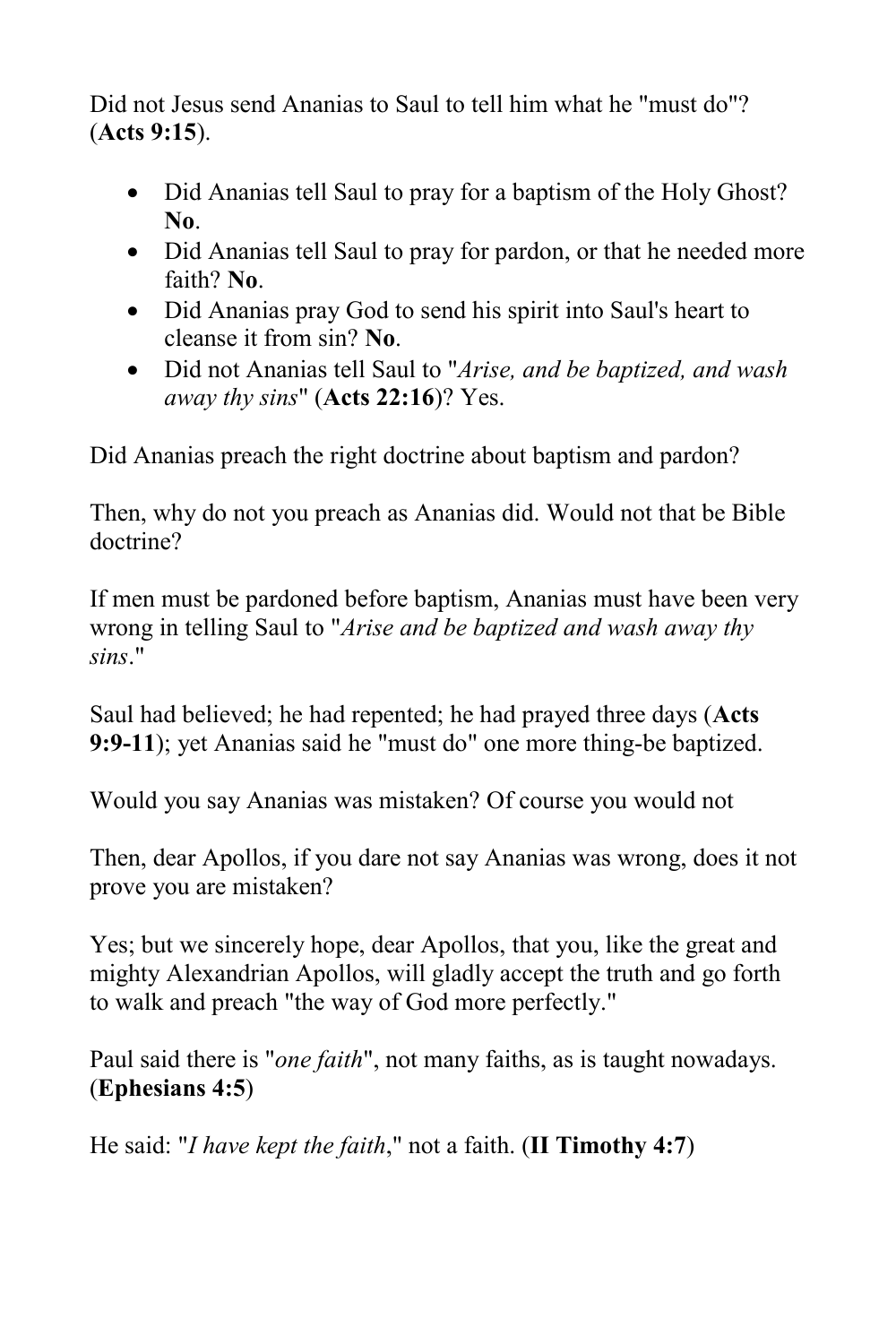Jude said: "*It was needful for me to write unto you, and exhort you that ye should earnestly contend for the faith* (not a faith) *which was once delivered unto the saints*" (**verse 3**).

These scriptures, and others, teach us that there is only one doctrine or one faith to be believed and obeyed. This being true as it was necessary for Saul to add to his faith and repentance, baptism in order to be saved, all others must do likewise. For as there is only "one faith," all inspired teachers taught like Ananias and all alien sinners "must do" as Saul had to do.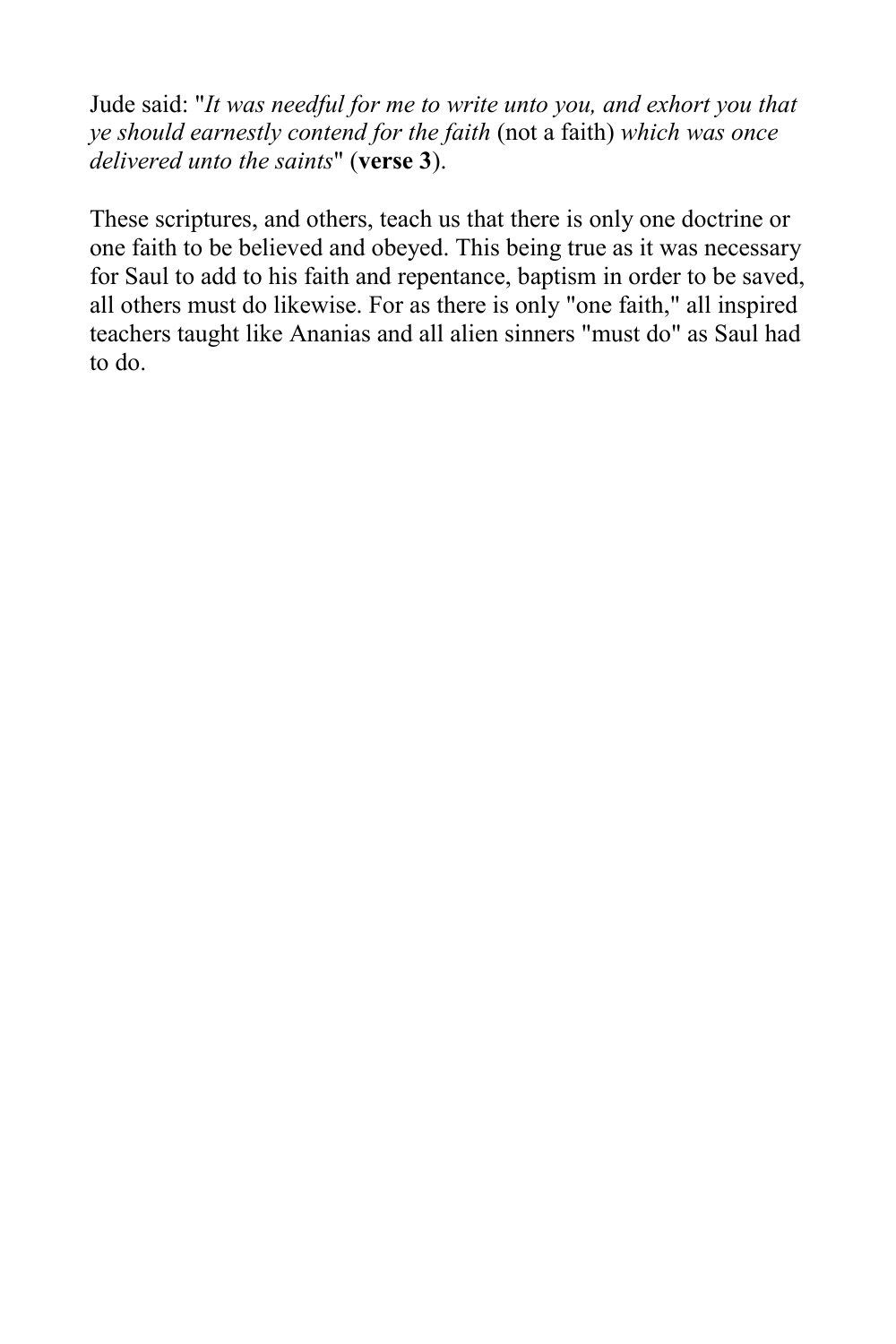#### **PETER AGREES WITH ANANIAS.**

On Pentecost, at Jerusalem (**Acts 2:38**), the Jews asked the inspired apostles "*What shall we do*" (to be pardoned, or forgiven)? "*Then Peter said unto them, Repent and be baptized, every one of you, in the name of Jesus Christ, for the remission of your sins and ye shall receive the gift of the Holy Ghost*."

You can plainly see, dear Apollos, that Peter and Ananias taught inquiring sinners the same doctrine, or the "one faith."

Another thing we wish you would notice in this connection: "The gift of the Holy Ghost was not promised them until they had been baptized. And see how nicely this agrees with what Paul said: "Because ye are sons, God sent forth the spirit of his Son into your hearts." So your teaching, that God sends his Spirit into the sinner's heart before he is baptized, is directly contrary to the teaching of Peter and Paul. Therefore not Bible doctrine is it?

And did not Jesus himself say the world could not receive "the Comforter, which is the Holy Ghost"? Read **John 14:16, 17, 26**, and learn the Comforter is for God's children only, and not for sinners.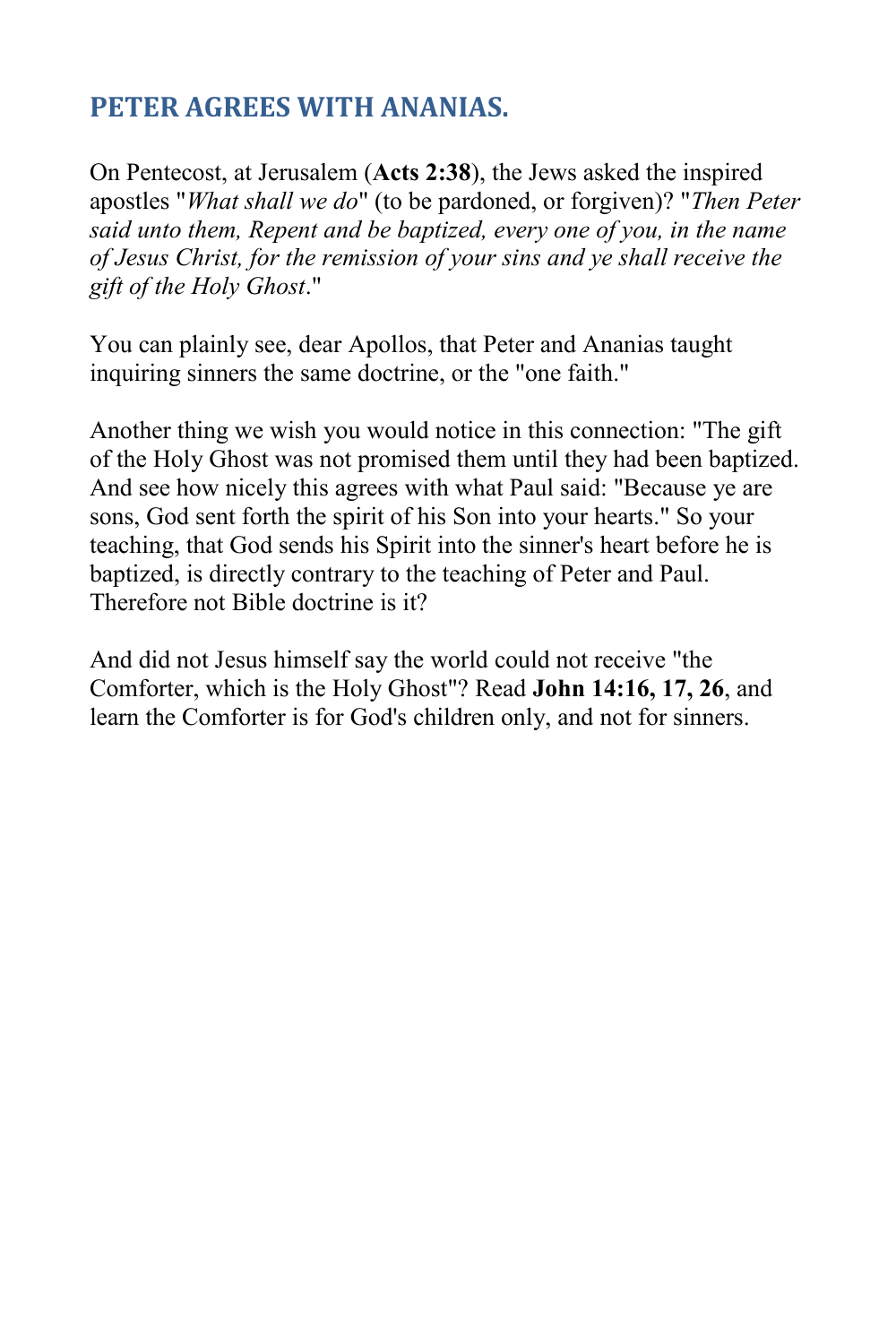## **BY AUTHORITY OF JESUS.**

Only a few days before Peter told the Jews to "*Repent and be baptized,....for the remission of their sins*," Jesus had told his apostles to "preach the (not a) gospel to every creature. He that believeth and is baptized shall be saved."

And when Jesus himself preached to Saul and Saul believed. him, he would not pardon him until Ananias came and baptized him, thus proving conclusively, both by command and practice, that Jesus will not pardon until the penitent believer is baptized, does it not?

So we can plainly see that Ananias and Peter preached and practiced as Jesus commanded them and in Saul's case proved it was necessary.

Dear Apollos, do you think Jesus will be well pleased to have you change his teaching?

Do you not remember the case of Nadab and Abihu, whom God killed for making a very little change in his word? (See **Leviticus 10**; also, **I Samuel 15**)

Paul says these things were written for our learning. Then should we not learn that we must not do or teach what is not commended?

If we are saved and in Christ, before we are baptized, how could Paul say, "*For as many of you as have been baptized into Christ*"?

To agree with your preaching he should have said, "For as many of you as had been saved and were in Christ were baptized."

If water baptism is not a saving ordinance, how could Peter say (**I Peter 3:20, 21**): "*Eight souls were saved by water, the like figure whereunto even baptism doth also now save us*"? How could it be "the like figure" of water saving "eight souls," if water baptism has nothing to do in saving our souls?

We know "*the blood of Jesus Christ his Son cleanses us from all sin*" (**I John 1:7**), and not the act of baptism But the blood is applied to our hearts on conditions. These conditions are Faith, Repentance and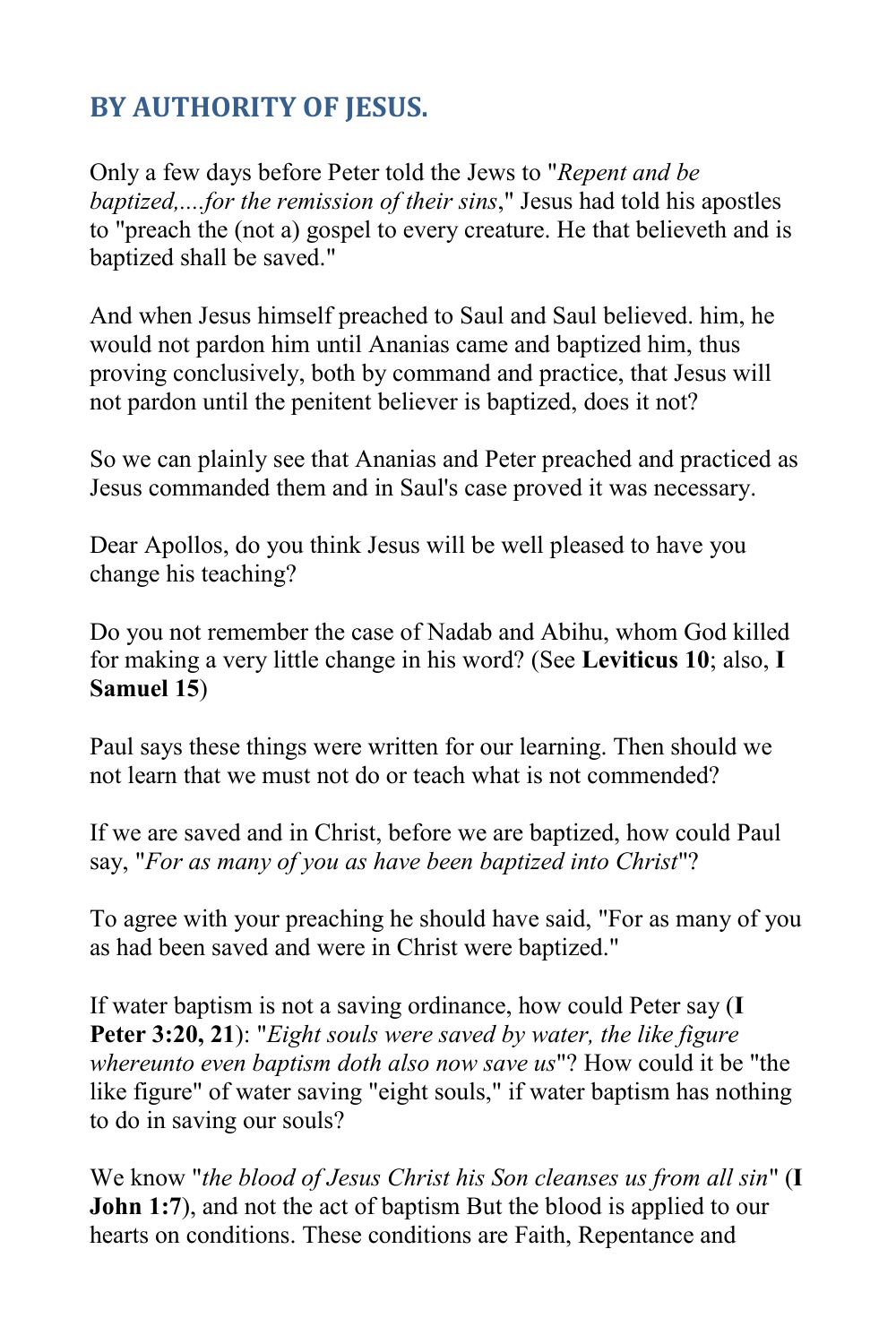Baptism. And the reason we are said to be saved by baptism is, that Jesus has made it one of the conditions. When we comply with all his conditions, he saves us.

If he had said: "He that believeth and oileth his hair shall be saved," then baptism will not save us, but oiling the hair would save us. To be saved, it is necessary for us to comply with every condition Jesus has made. If we comply with part of the condition and not all, we are yet sinners: "*For whosoever shall keep the whole law, and yet offend in one point, he is guilty of all*" (see **James 2:10, 11**). Baptism, "*for the remission of sins*" is the "one point" in which you evidently offend.

Jesus had the right to make the conditions of pardon whatever he wished. But who has the right to change them?

Jesus said: "*He that believeth and is baptized shall be saved"* (**Mark 16:16**). But who has the right to change it, and say. "He that believeth and prayeth shall be saved"? (See **Revelation 22:18, 19**) And if Jesus pardons those who have faith, and who repent and pray, but who have not been baptized, why did he not pardon Saul without baptism?

Saul's case proves there is no pardon without baptism. And did not Jesus say: Except (then who can be saved without it?) a man be born of water (referring to baptism) and of Spirit he cannot enter into the kingdom of God (or be saved).

Should not these words of the Master and Mark (**16:16**), together with his dealings with Saul, forever settle the question?

Dear Apollos, for you to continue to preach that a sinner is pardoned without baptism would only be another way of saying you know more than Jesus and his inspired teachers. But we cannot think such a thought has entered your heart. Therefore, dear Apollos, we would kindly suggest that you remove your denominational spectacles from before your eyes, and then you will have no trouble to see Jesus and his inspired teachers taught that baptism is absolutely necessary to obtain pardon.

Belief or faith in Christ changes our mind and affections, and purifies the heart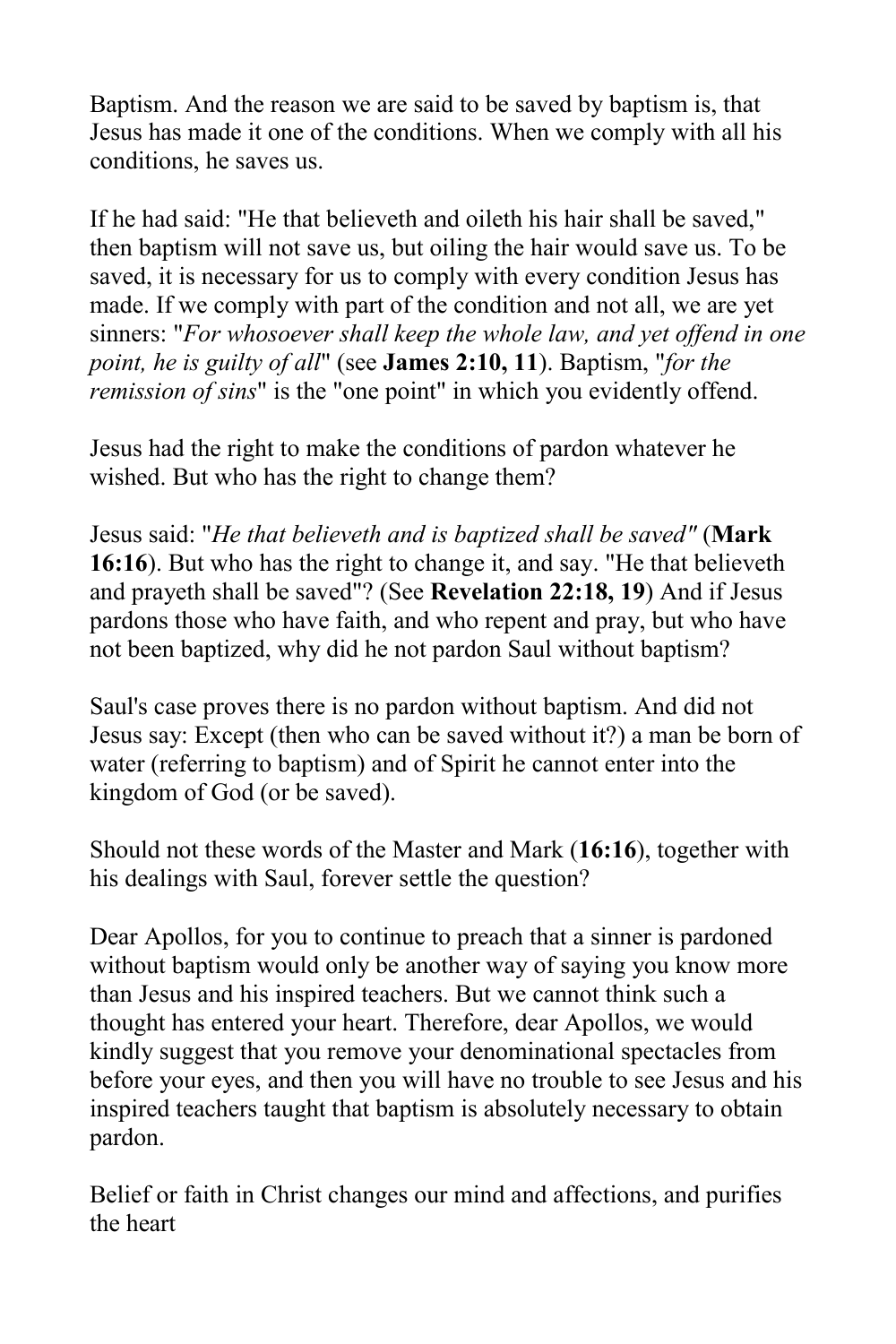Repentance changes our life or actions.

Baptism, like the marriage ceremony changes our state of relations.

If this be not true, how could Paul say: "*For as many of you as have been baptized into Christ*"? (See **Romans 6:3**; and also **Galatians 3:27**). This leaves no room for guessing about it.

Once more hear him (**I Corinthians 12:13**): "*For by* (the authority of) *one Spirit are we all baptized (in water) into one body*."

How could they be "*baptized into Christ*", or "*baptized into one body*," if they were in Him before baptism, as you preach? It would be absolutely impossible.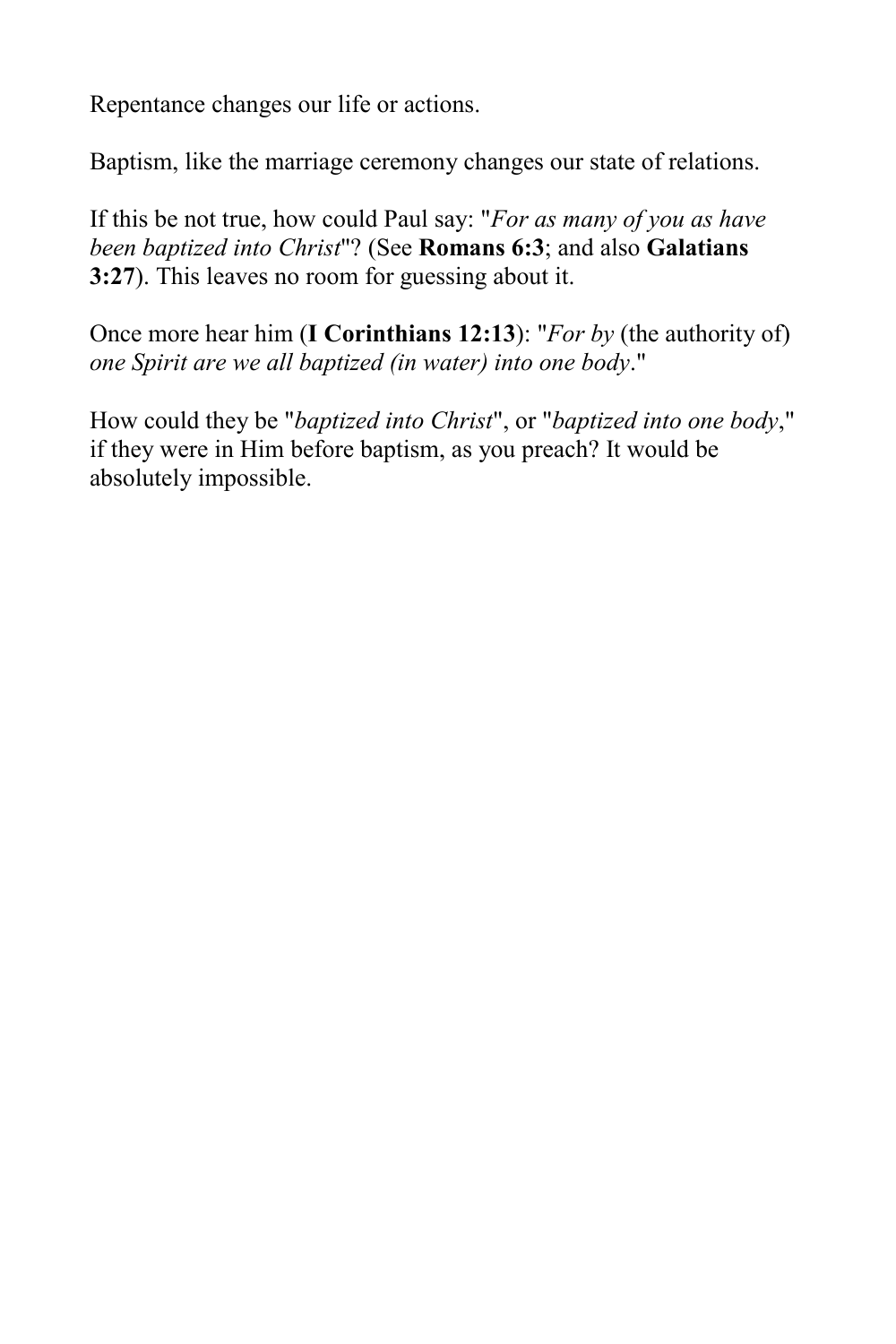## **PAUL'S COMPARISON.**

Paul compares the change which the sinner makes in coming into the new life with Christ, to the death, burial and resurrection of Jesus. (See **Romans 6**)

The crucifying of the "*old man*," or "*the body of sin*," by the sinner leaving his sins, he likens unto the crucifying of Christ and his leaving this world by death.

The burial in baptism of the sinner dead to sin, he likens unto the burial of the dead body of Jesus in the earth

The coming up of the penitent believer from the watery grave of baptism, he likens unto the coming up of Jesus from the tomb.

And the new spiritual life (or pardon) of the sinner after his baptism, he compares to the spiritual life of Christ after his resurrection.

And as Christ was not in the spiritual life until after he was resurrected from the earth, neither is the penitent believer in the spiritual life (or pardoned) until he is resurrected from the watery grave.

What can be plainer? It removes every doubt.

 $\overline{\phantom{a}}$ 

- Our crucifying the sins in our flesh is typified in the crucifixion of Christ.
- Our burial in the water by baptism is typified in Christ's burial in the earth.
- Our resurrection from the watery grave is typified in his resurrection from the tomb.

And our new life in Christ is typified in his spiritual life with the Father. $^1$ 

<sup>1</sup> With this comparison by Paul (and **Colossians 2: 12**) of the burial of the penitent believer in baptism to the burial of Christ's body in the earth, is quite sufficient to show any seeker for the truth that sprinkling nor pouring could not be under any pretense whatever, considered baptism; therefore not worthy of further consideration.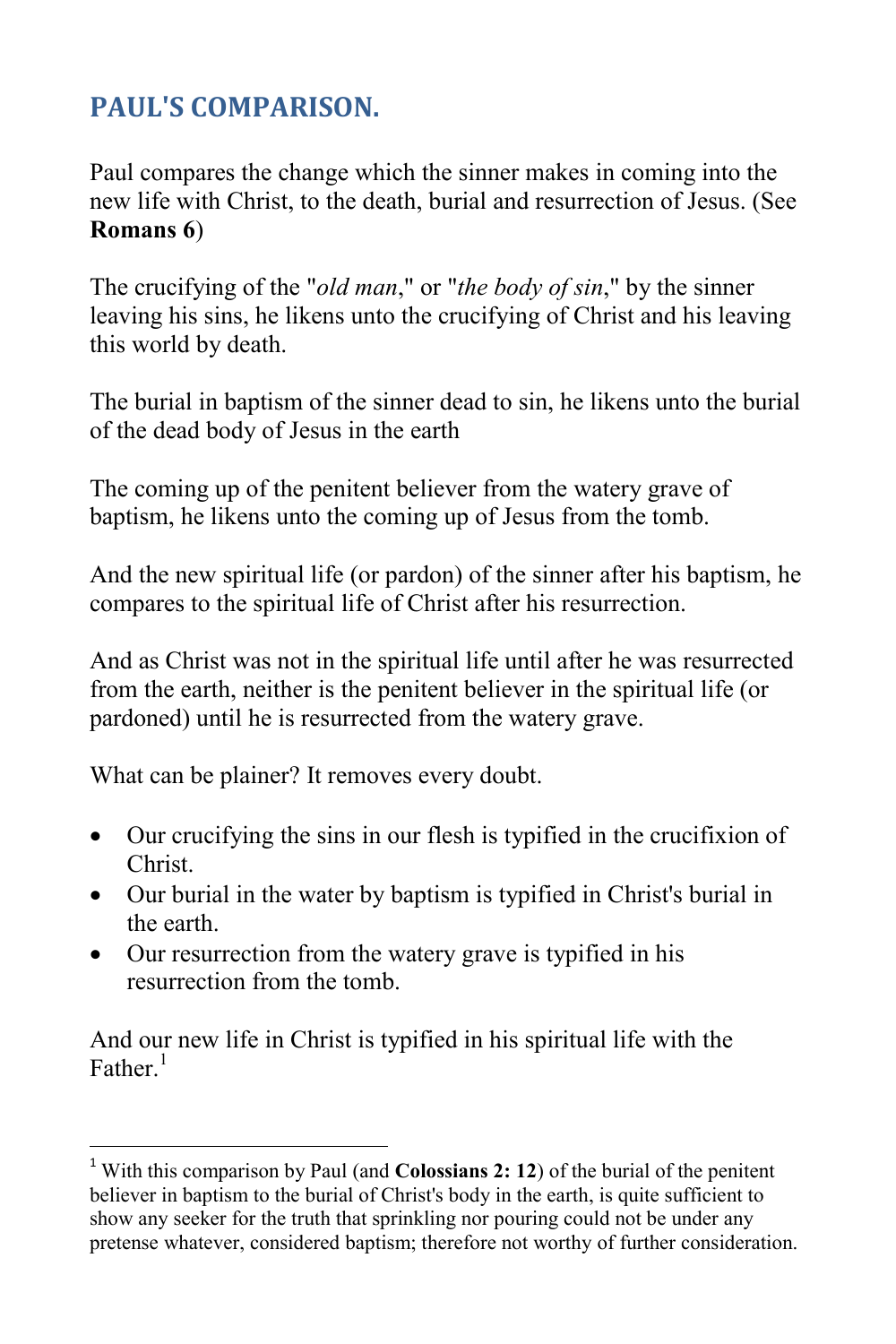But, according to your preaching, as soon as the sinner crucifies "*the body of sin*," that moment he is quickened by the Spirit of God and resurrected into the new spiritual life, or pardoned. Then you baptize him, or bury him. Or, according to your doctrine, the sinner must die to sin and be resurrected to a new life with Christ. Then you baptize or bury him. That is, you bury a resurrected man instead of a dead man, if your teaching be true. This would be nonsense in the extreme. Anyone can see there is something wrong about such teaching

If you will be satisfied to believe and teach only the word of God, instead of trying to make the Bible doctrine agree with your church doctrines you will have no trouble to see that no man is in Christ unless he has been "*baptized into Christ*."

All agree that no one can be saved out of Christ. And as there is no way given us to get into him "except to be baptized into Christ," then how could the unimmersed be saved?

If they have not "*been baptized into Christ*" they are still out of Christ, and therefore not saved, but only sadly deceived by "false teachers." Jesus told his apostles that the Holy Spirit would guide them into all truth (**John 16:13**). The inspired teachers thus guided, never taught their converts to pray for the pardon of their sins (as you teach your converts,) but always "*baptized them into Christ*."

Notice the following conversions:

 $\overline{a}$ 

"*Then they that gladly received his word were baptized*" (**Acts 2:41**).

"*But when they believed Philip preaching the things concerning the kingdom of God, and the name of Jesus Christ they were baptized, "And he commanded the chariot to stand still, and they went down both into the water; both Philip and the eunuch; and he baptized him*" (**Acts 8:38**).

We might add, for the benefit of the reader, that it was first practiced in the second century after Christ, but did not come into general use until ten or twelve centuries later. Its sanction is of Catholic origin.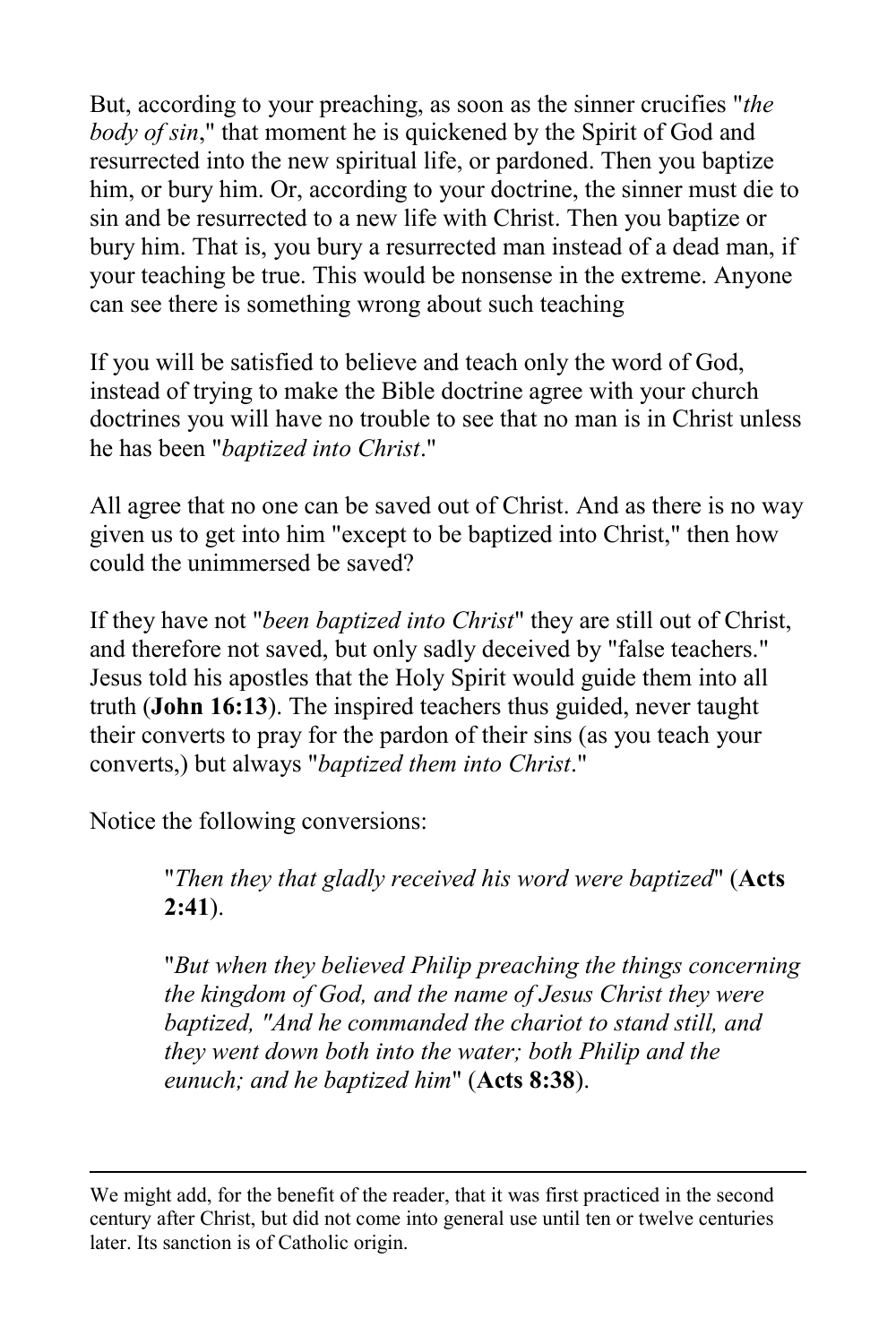"*And many of the Corinthians, hearing, believed and were baptized*" (**Acts 18:8**; see also **Acts 16:15** and **19:1-7**).

The necessity of baptism is shown by being mentioned in each case. But not a word said about praying for a baptism of the Holy Ghost, or about seeking more, or about needing more faith, etc. as you tell your converts.

Dear Apollos, the fact is you have been deceived by "false prophets" or teachers of whom Jesus warned us to beware, and you in turn are deceiving others. It is a plain case of "*blind leaders leading the blind*." And Jesus said, "*both shall fall into the ditch*" (**Matthew 15:14**).

Please notice he does not say, they are "likely to fall into the ditch," but he says they "*shall fall into the ditch*."

Not only the "leader," but "both" the leader and the ones led. Neither does he say, if they are honest and think they are right, I will not let them "fall into the ditch," as you teach.

Dear Apollos, why not "preach the word" and "speak as the oracles (or word) of God" speak? What is the Bible for, if we do not follow its teaching?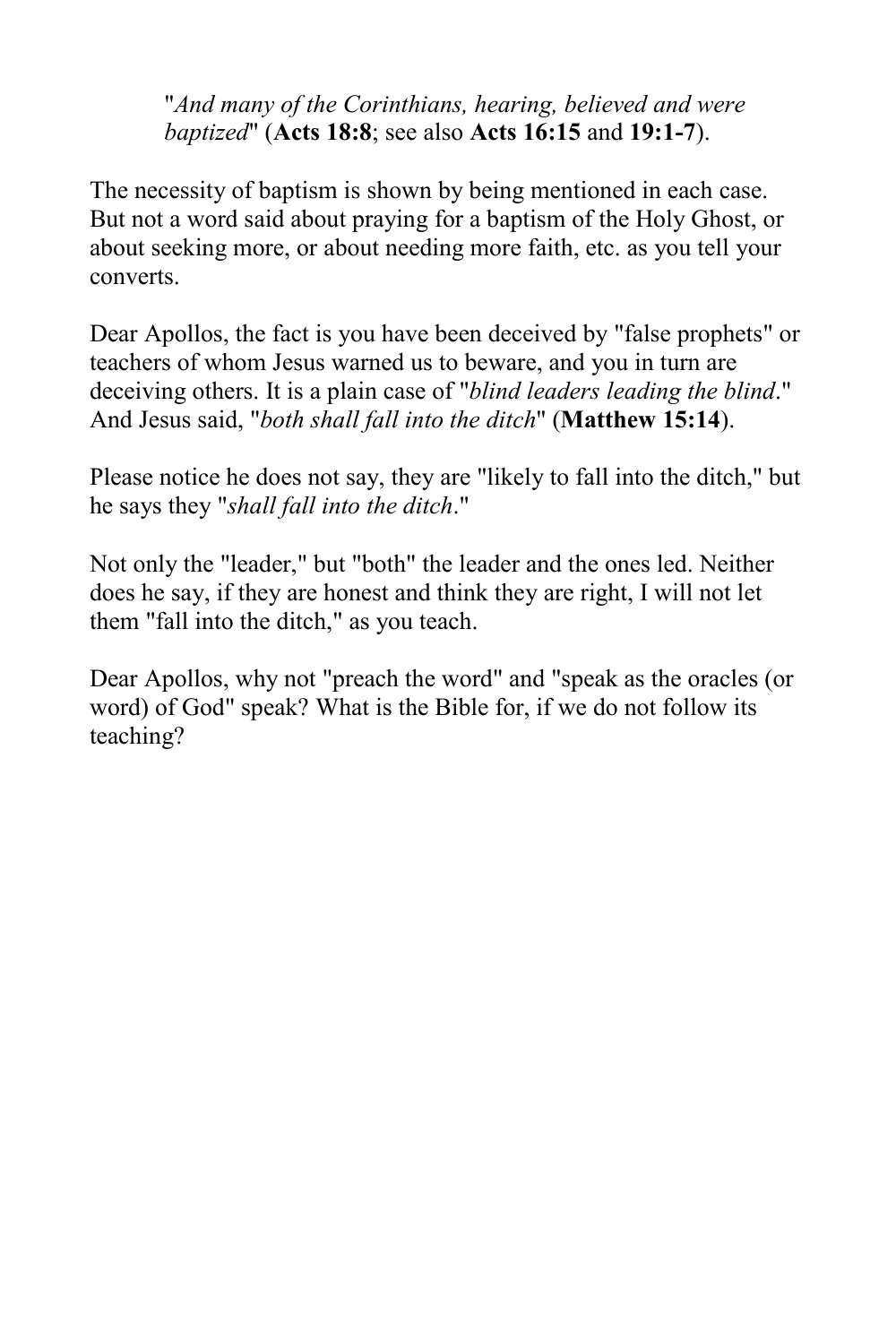#### **PETER'S COMPARISON.**

There are only two kingdoms: Christ's kingdom and the devil's kingdom. We are in one or the other. On the line between these two kingdoms God has placed, as it were, the waters of baptism, just as the water lay between the old world, which was before the flood, and the new world, which was after the flood.

As the "eight souls" were taken from the old world into the new world, by the water, and were thus saved, so the alien sinner is taken from the kingdom of Satan into the kingdom of Christ, by baptism and is thus saved. So Peter, understanding this, said: "*Eight souls were saved by water, the like figure whereunto even baptism doth also now save us*."

Of course, the water would not have saved the "eight souls" if they had not believed God and built the ark, neither will baptism save the sinner unless he also believes and repents of his sins before he is baptized

As "*baptism doth also now save us*." Then how can men be saved without baptism?

The Apostle Peter, "guided into all truth" by the Holy Spirit, said "baptism doth also now save us," and you have not believed what he said. But uninspired men say they are saved without baptism, and you believe them. Then does that not prove you have more faith in men than in God"?

And how can you claim to "preach the Bible and nothing else" if you set aside such plain teaching from the word of God and "teach for doctrines the commandments of men?

The Jews made similar claims and read what Jesus told them, in **Mark 7:1-13**, and **Matt. 15:1-14**.

The "eight souls" could not pass to the new world without the water. Neither can the sinner pass from the kingdom of Satan to the kingdom of God's dear Son, without water baptism. If he could, dear Apollos, it would not be "the like figure" of water saving "eight souls," but an "unlike figure," would it not?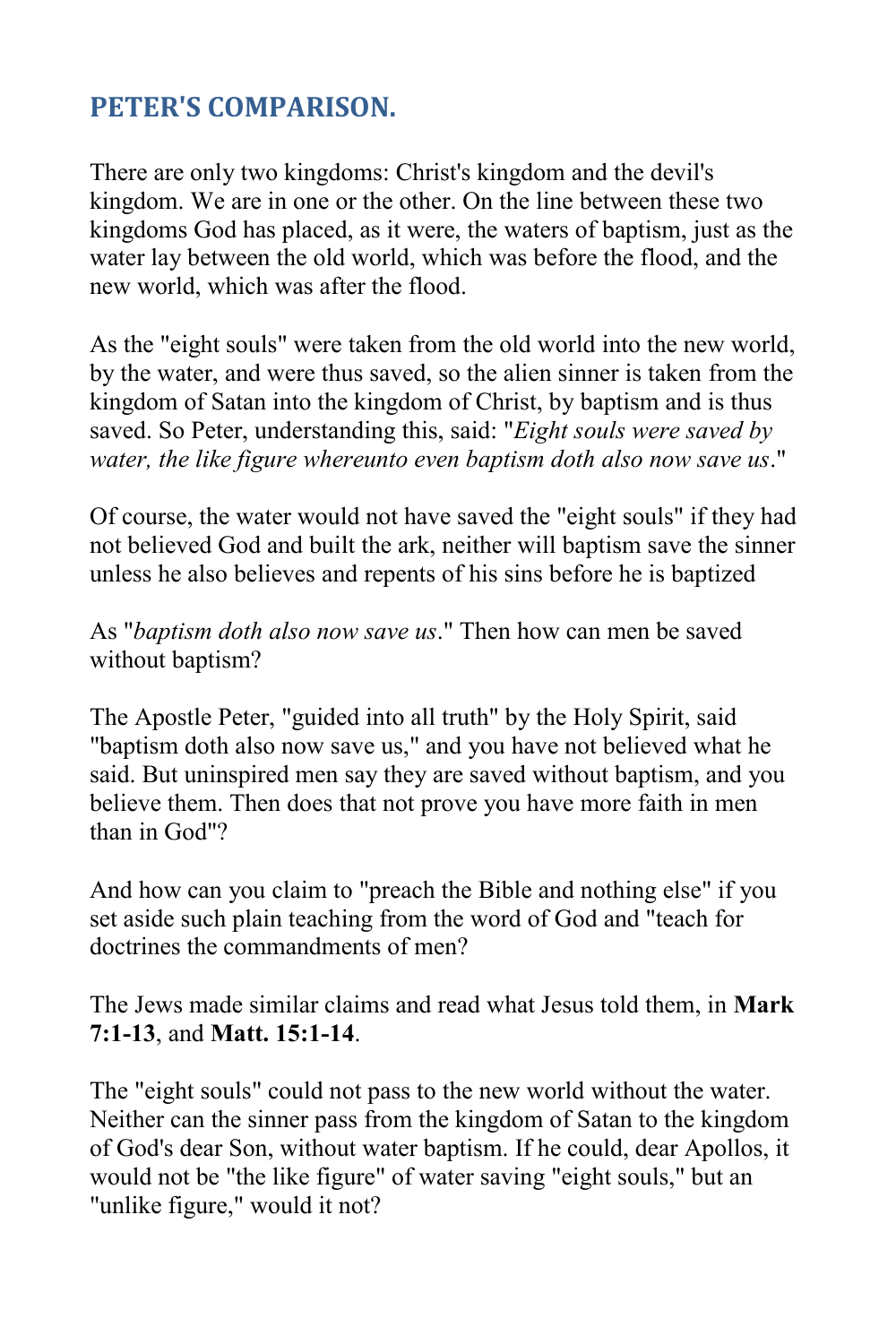Then is it not very plain that none have crossed the line from the kingdom of Satan into the kingdom of God's dear Son who have not "*been baptized into Christ*"?

Is not this why Jesus said "*except* (because there is no dry route) *a man be born of water and of the Spirit he can not enter into the kingdom of God*"? Will you contradict Jesus?

We know many people who have never "*been baptized into Christ*" HONESTLY BELIEVE THEY ARE SAVED. They mean well. But such people will learn, when too late, (if not before), that they have trusted in the doctrines of men instead of Jesus. For he says: Many will say to me in that day, Lord, Lord, have we not prophesied (or taught) in thy name? and in thy name have cast out devils? and in thy name done many wonderful works? And then will I profess unto them, I never knew you; depart from me, ye that work iniquity" (**Matthew 7:13-27**).

Oh, how sad this will be! Dear Apollos, let us reject everything we cannot prove by the word of God, lest we be among that number.

Let us hear what Jesus says and do it, and not something else. By so doing we shall "build on the rock." Ah, dear Apollos, if we would "*beware of false prophets*" (or teachers) we must "dig deep" and shovel aside "the sand" of the teaching of men until we get down to the solid "rock" of the word of God, and build on it.

Some people insult God, his Son, and Holy Spirit by calling this "*baptism for the remission of sins*," a "water salvation."

It is an insult to God because he is the author of it (**John 1:33**) It is an insult to Jesus because he, our Lord and Master, was immersed (**Mark 1:9)**. And "is the servant greater than his Lord"? "*He that saith he abideth in him ought himself also to walk even as he walked*" (**I John 2:3-6**). Did not Jesus walk through the waters of baptism? Did he not say, "*Thus it* (baptism) *becometh us* (Jesus, you and me) *to fulfill all righteousness"*?

It is an insult to the Holy Spirit because he taught the apostles to preach "*baptism for the remission of sins*" (**Acts 2:38**), and said "*it saves us*" (**Peter 3:21**).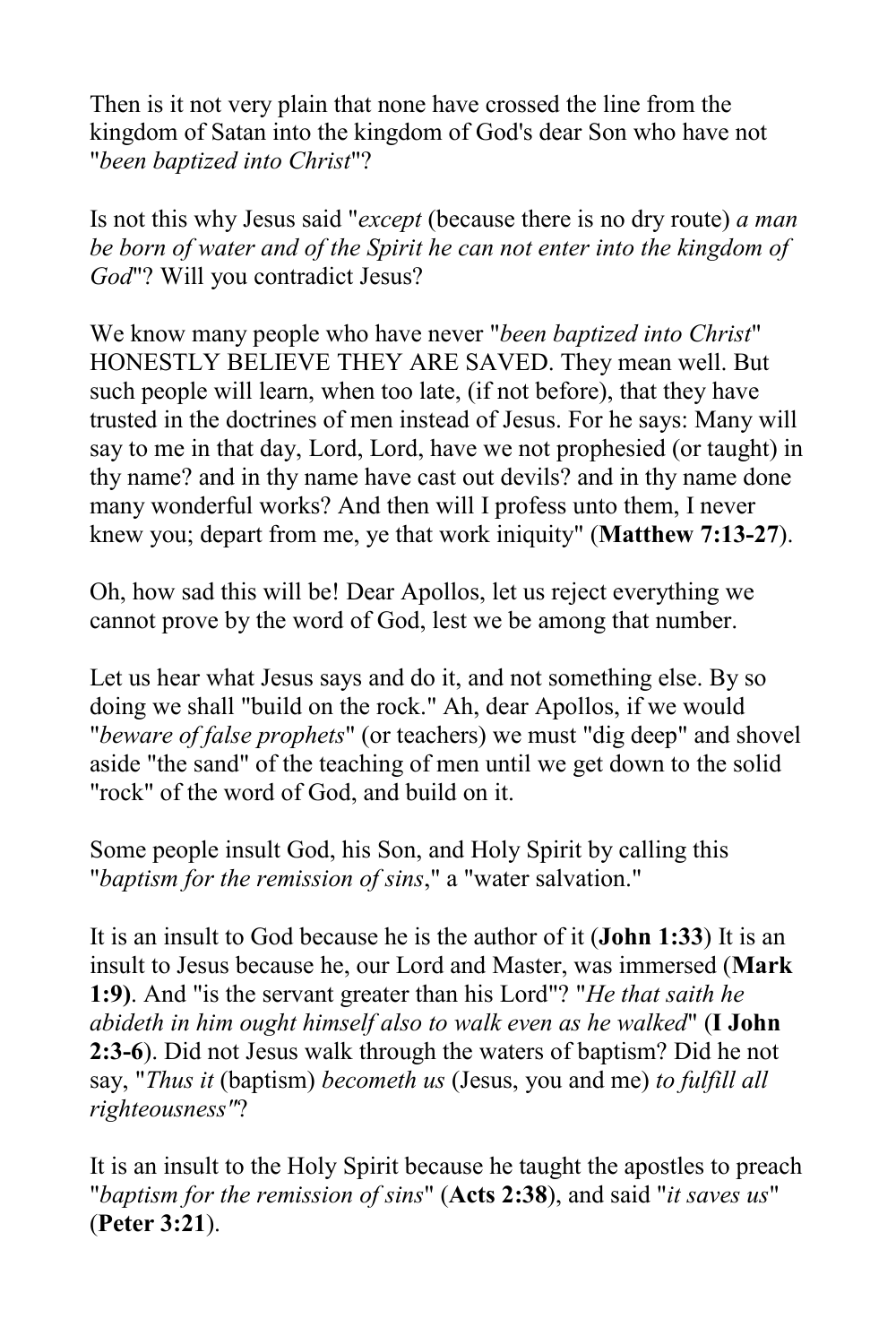It is an insult to Jesus because he made it one of the conditions of pardon (**Mark 16:16**), and he said no one could be saved without it (**John 3:5**), and demonstrated to the world that nothing less would satisfy the divine authority, by refusing to pardon Saul until he was baptized by Ananias (**Acts 9:18**).

Oh, how we should pity such people! For they, like the Jews, "*reject the counsel of God against themselves, being not baptized of him*" (**Luke 7:30**).

And we pity them because Jesus says, "*He that believeth not shall be damned*."

Oh, that men would fear God and honor him by loving obedience to his words!

Dear Apollos, we can see no reason why you should continue to preach as you have been preaching, unless you love the doctrines of your church more than you love Jesus.

But we hope you do not. For Paul says, "*Though we* (apostles) *or an angel from heaven (and this shows that no change can be made by any one) preach any other gospel unto you than that we have preached unto you, let him be accursed*" (**Galatians 1:6-9**).

God will curse all who "pervert" or change in any way, the gospel of Christ. We must not teach more than we can find in the "*oracles of God*," neither must we teach less. (See **Revelation 22:18, 19**)

God knows how he wants us to serve him and he has told us in this Holy Word, which is our only guide. We must not listen to what men say, unless they speak as God's word speaks. We must abide "*in the doctrine of Christ*" as taught in his word. For John says (**II John 9**): "*Whosoever transgresseth and abideth not in the doctrine of Christ, hath not God*."

Would you want us to say these apostles did not tell the truth?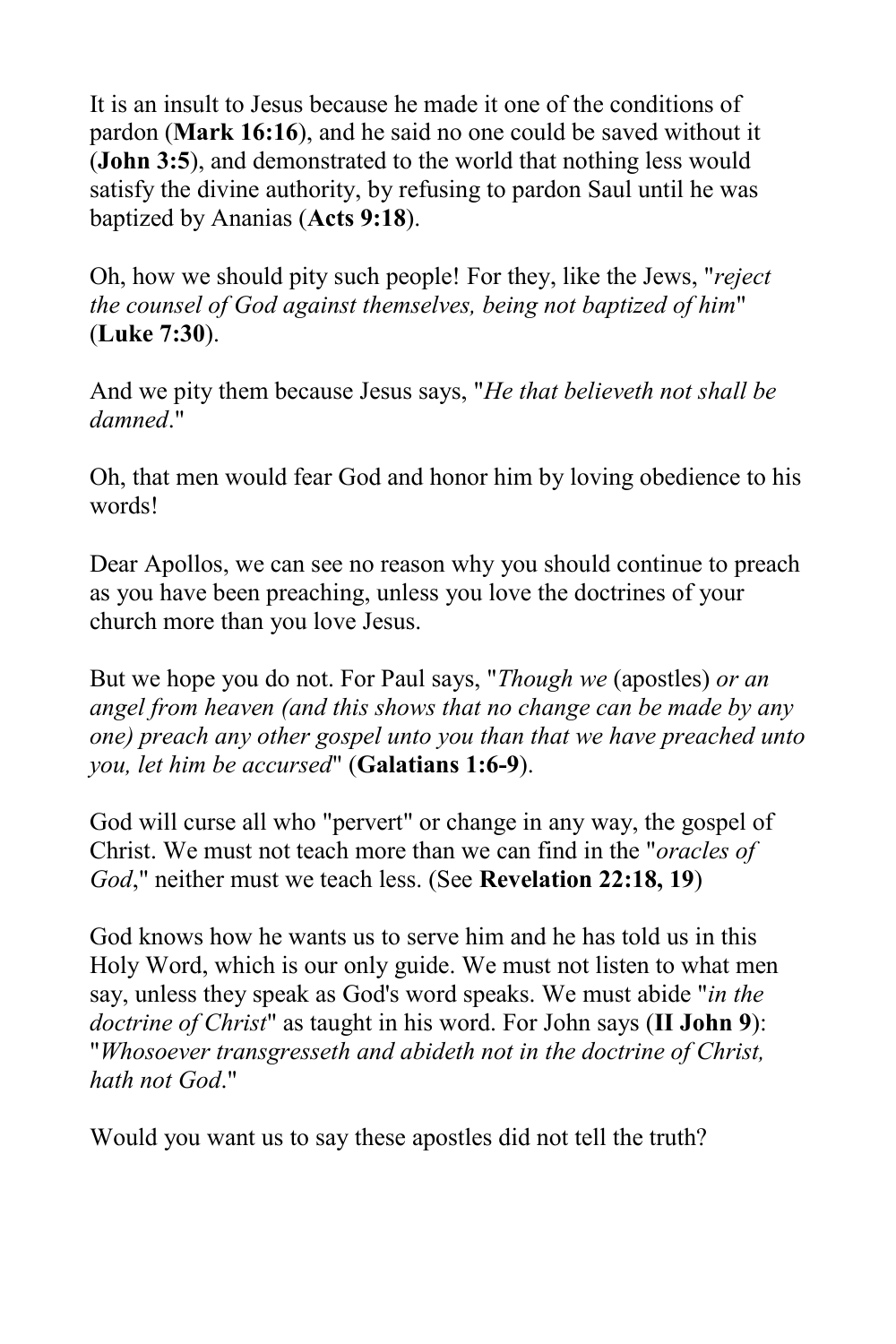As you have taught so differently from the apostles, if we should believe you have God, and that you are saved, would it not prove that we did not believe the Bible?

Would it not prove we lacked faith in God, but had put our faith in men?

#### "*God forbid; yea, let God be true, but every man a liar*" (**Romans 3:4**).

We have no right to judge any man. But God has passed judgment upon the "false teacher," just as he has on the liar, the adulterer, the murderer, etc., and we have no more right to say the "false teacher" (although he is dressed "in sheep's clothing") will be saved. The same Bible that condemns the murderer also condemns the false teacher" or perverter.

Paul says, "*preach the word*." The word says you will be cursed for preaching what the apostles did not preach. This is the judgment of God, and not the judgment of Aquilla and Priscilla; therefore our duty to preach it and thus warn others.

And if we should say we did not know whether or not you would be saved, it would prove we did not believe the Bible.

So dangerous are "false teachers," that Paul stayed with the church at Ephesus three years and "*ceased not to warn every one, night and day, with tears*," against them, and then, when he left Timothy with them to "*charge some that they teach no other doctrine*." (See **Acts 20:25-32**, and **I Timothy 1:3**)

We cannot be too careful about the doctrine we preach. For although Timothy had been taught by a faithful mother and grandmother, yet Paul writes him to "*take heed unto thyself and unto thy doctrine continue in them, for in doing this thou shalt save thyself and them that hear thee*" (**I Timothy 4:16**)

It seems almost superfluous to say more. But to remove every doubt and to strengthen your faith, we ask you to take a look at God's type or pictures of the divine plan of salvation, which he gave to Moses on Mount Sinai, and charged him to be sure, saith he, "*That thou make all*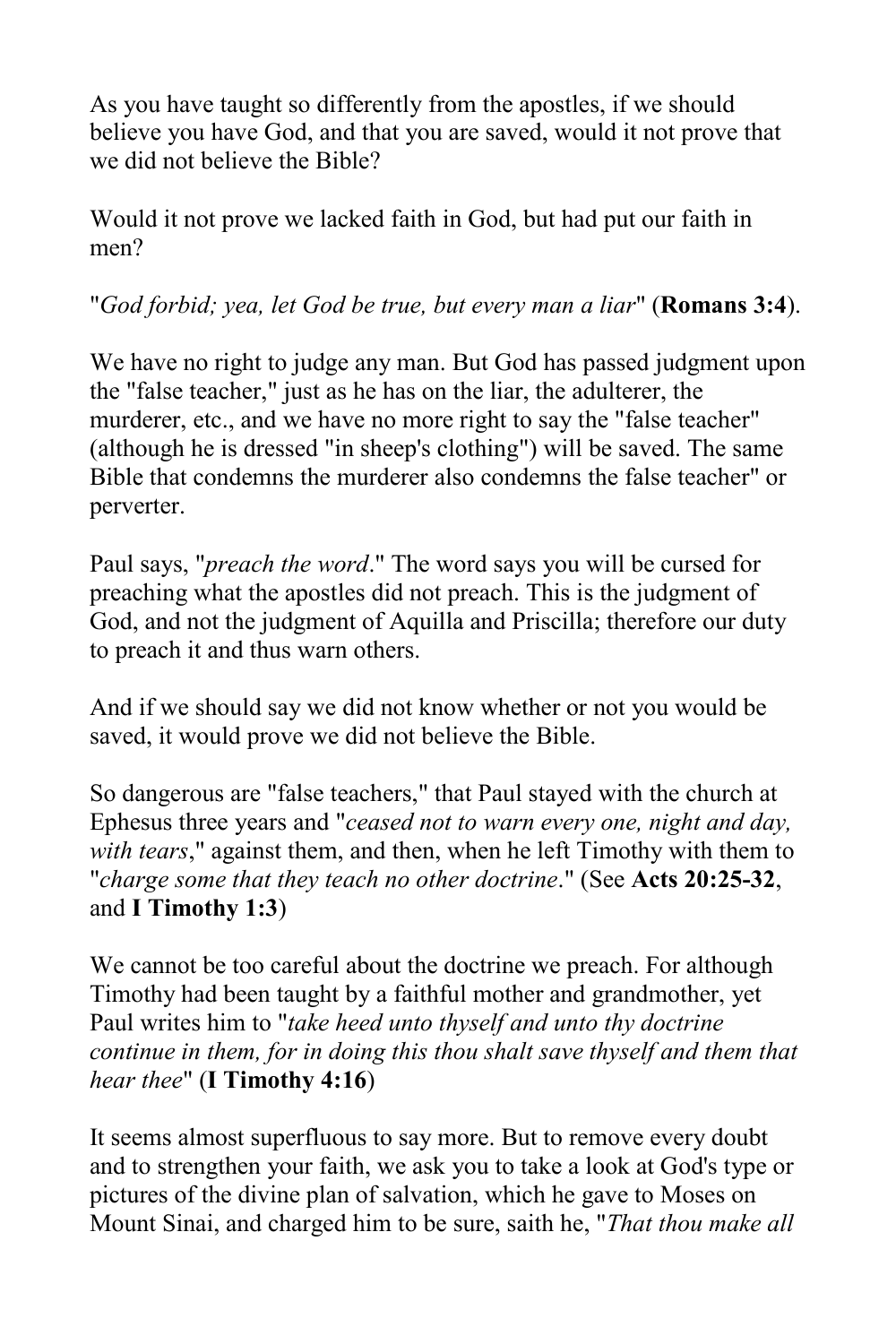*things according to the pattern showed thee in the mount*" (**Hebrews 8:5**)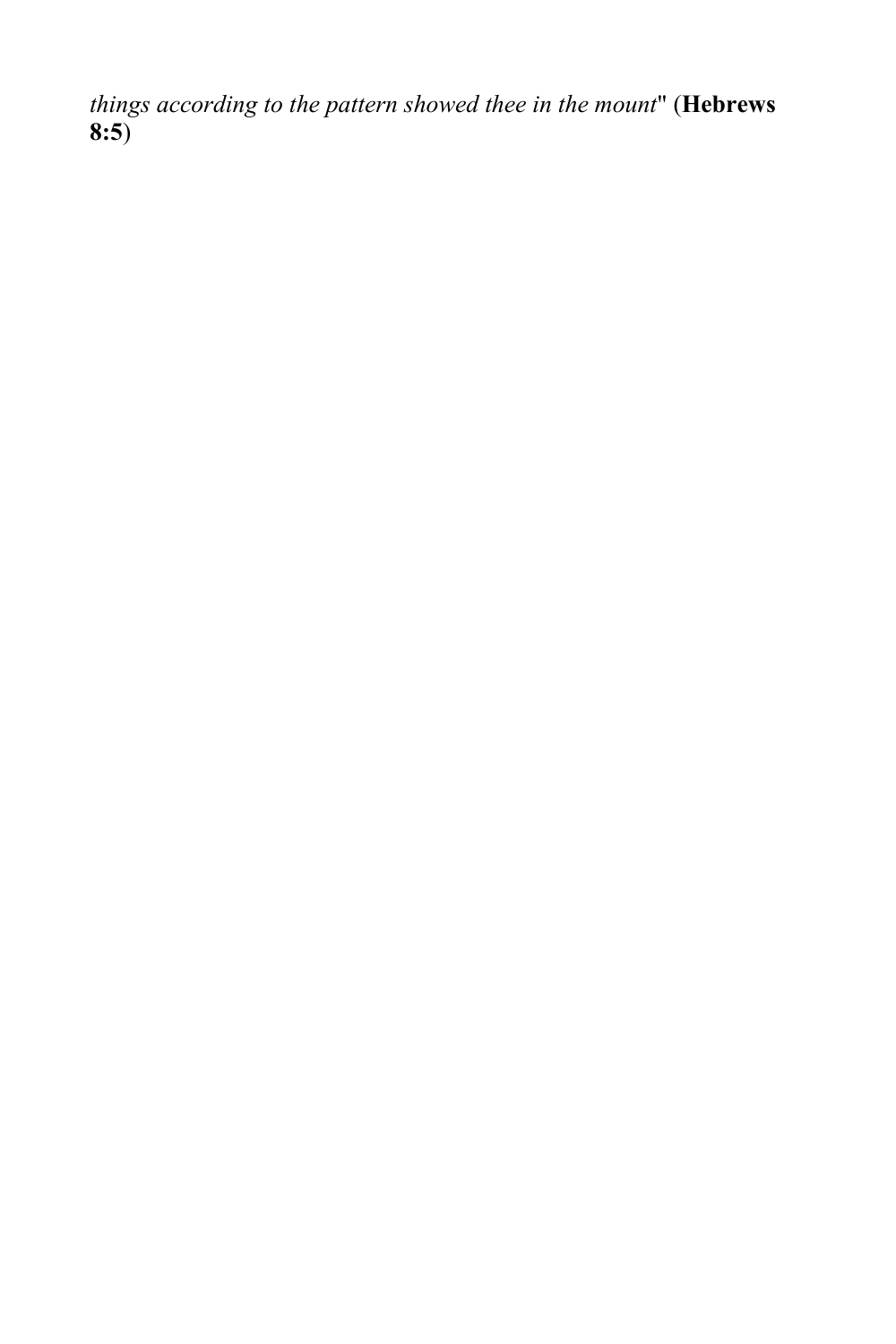#### **THE TABERNACLE.**

The Holy of Holies represented heaven where Jesus, our High Priest, has entered for us with his own blood. (See **Hebrews 9:16-28**)

The Holy place typified the Church of Christ, where all his children are priests and kings unto God.

The laver held the water in which the priest must wash, under penalty of death, before entering the holy place, and typifies our baptism. (See **Hebrews 10:22**)

This shows the water is outside the Holy place, which typified the Church.

Then, does not this show us, unmistakably, the washing (baptism) must be done before we can enter the holy place of Christ's body-the Church?

If a man is in the holy place or saved before you baptize him, as you teach, then would not the laver have to stand in the holy place, instead of outside, at the door? Can you not see that your teaching would necessitate a change in God's picture or type to fit your doctrine?

But Jesus did not change God's picture or type, neither in preaching nor practice. Therefore Saul had to have Ananias to come and baptize him, and thus he washed before entering the "holy high place" of forgiveness, or Christ's kingdom. See how nicely it all fits God's picture and the teaching and practice of Jesus and his apostles?

With this type of the plan of salvation before us, is it not plain to be seen that you have not only "perverted" God's word, but that you have disarranged his type and taken the laver from before the door, and placed it in the holy place, as it were?

If God destroyed those priests who dared to defile the "holy place" by entering without first washing, what will he do with you, who according to your teaching, have entered without washing and have also removed the laver within the "holy place," and there washed?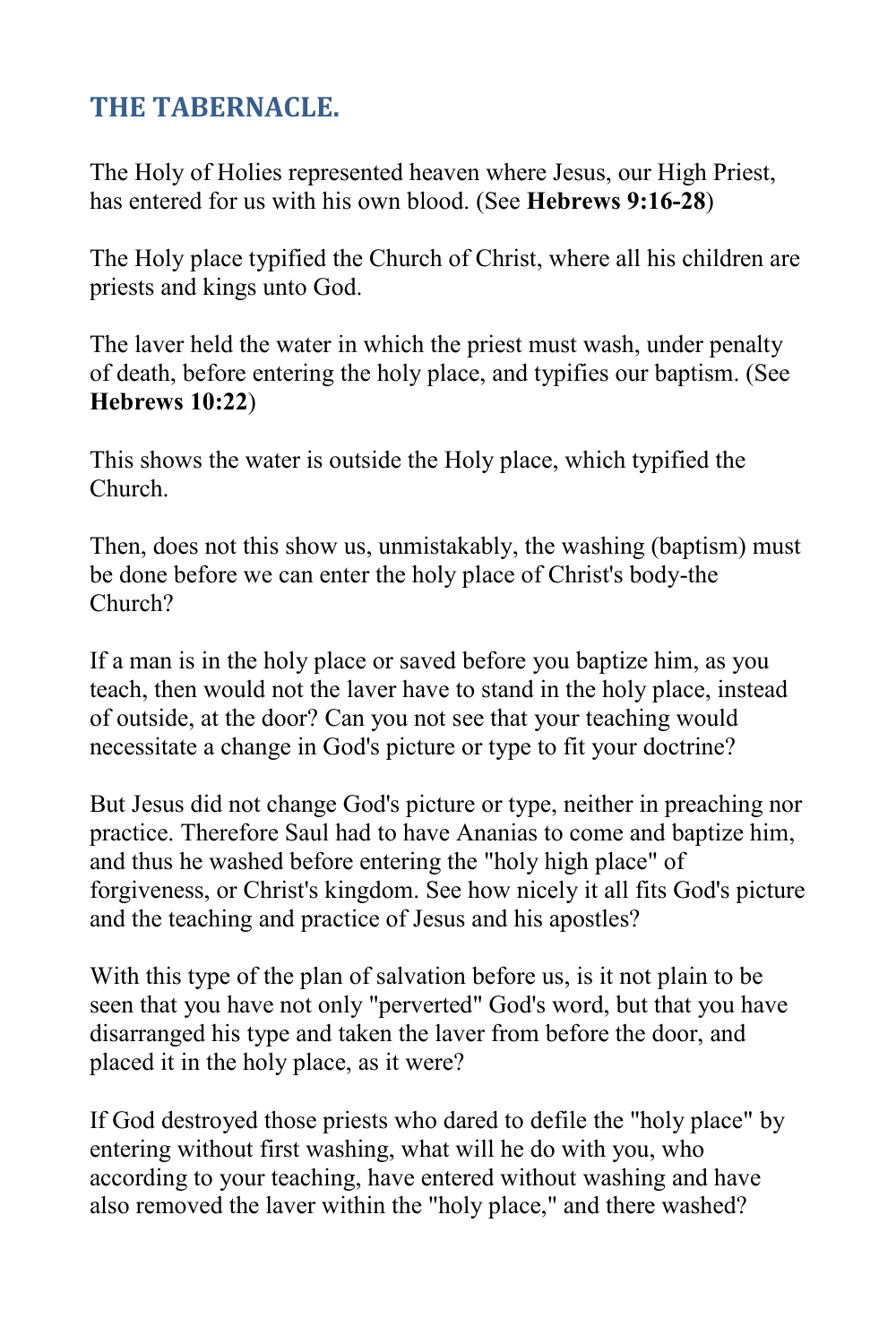Dear Apollos, would it not please God if you would forsake the doctrines of your church and obey his word, and preach it to others?

Then, the question you must settle with yourself is, will you follow Jesus or men?

And we sincerely hope you will do as did the Alexandrian Apollos, and Saul.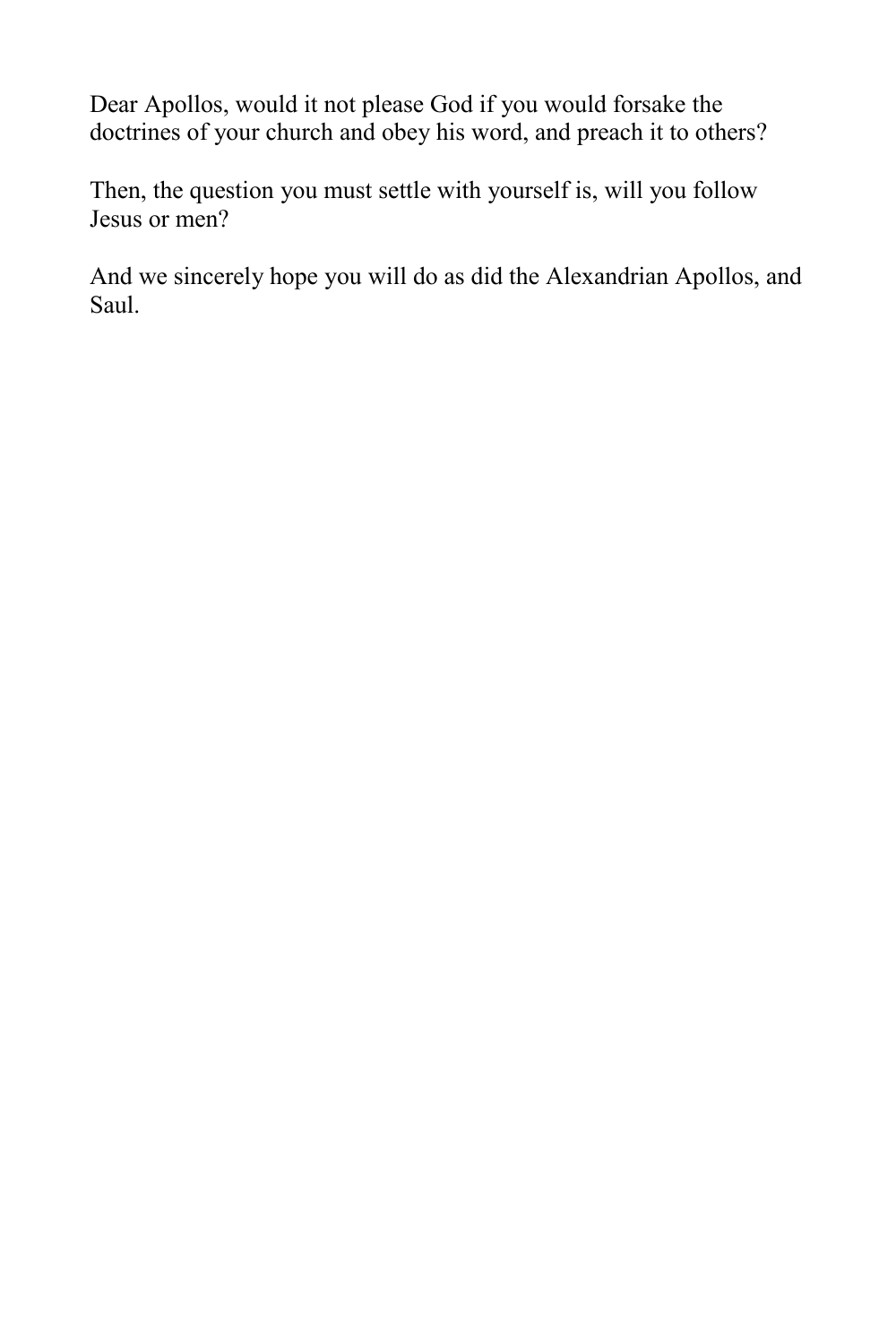#### **THE TWELVE RE-BAPTIZED.**

But, dear Apollos, please do not allow "false teachers" to deceive you again, by telling you that you have already been "baptized into Christ."

"*And it came to pass that, while Apollos was at Corinth, Paul having passed through the upper coasts, came to Ephesus; and finding certain disciples, he said unto them, Have ye received the Holy Ghost since ye believed? And they said unto him, We have not so much as heard whether there be any Holy Ghost. And he said unto them, Unto what, then, were you baptized? And they said, Unto John's baptism*."

"*Then said Paul, John verily baptized with the baptism of repentance, saying unto the people that they should believe on him which should come after him; that is, on Christ Jesus*."

"*When they heard this, they were baptized in the name of the Lord Jesus*."

"*And when Paul had laid his hands upon them the Holy Ghost came on them; and they spake with tongues, and prophesied*."

"*And all the men were about twelve*" (**Acts 19:1-7**)

These were baptized, honestly believing that they were doing God's will, just as you honestly thought you were doing God's will when you were immersed.

But why did they have to be baptized again?

Because they believed that their baptism was to prepare them for the coming Savior, when they should have understood that the Savior had already come and that they were to be "*baptized into Christ*."

Not because of their insincerity nor of their lack of honest purpose, that their baptism was not right, but because they lacked the proper understanding of its purpose. But, when Paul had instructed them properly, they "*were baptized into Christ*," or "*in the name of the Lord Jesus*."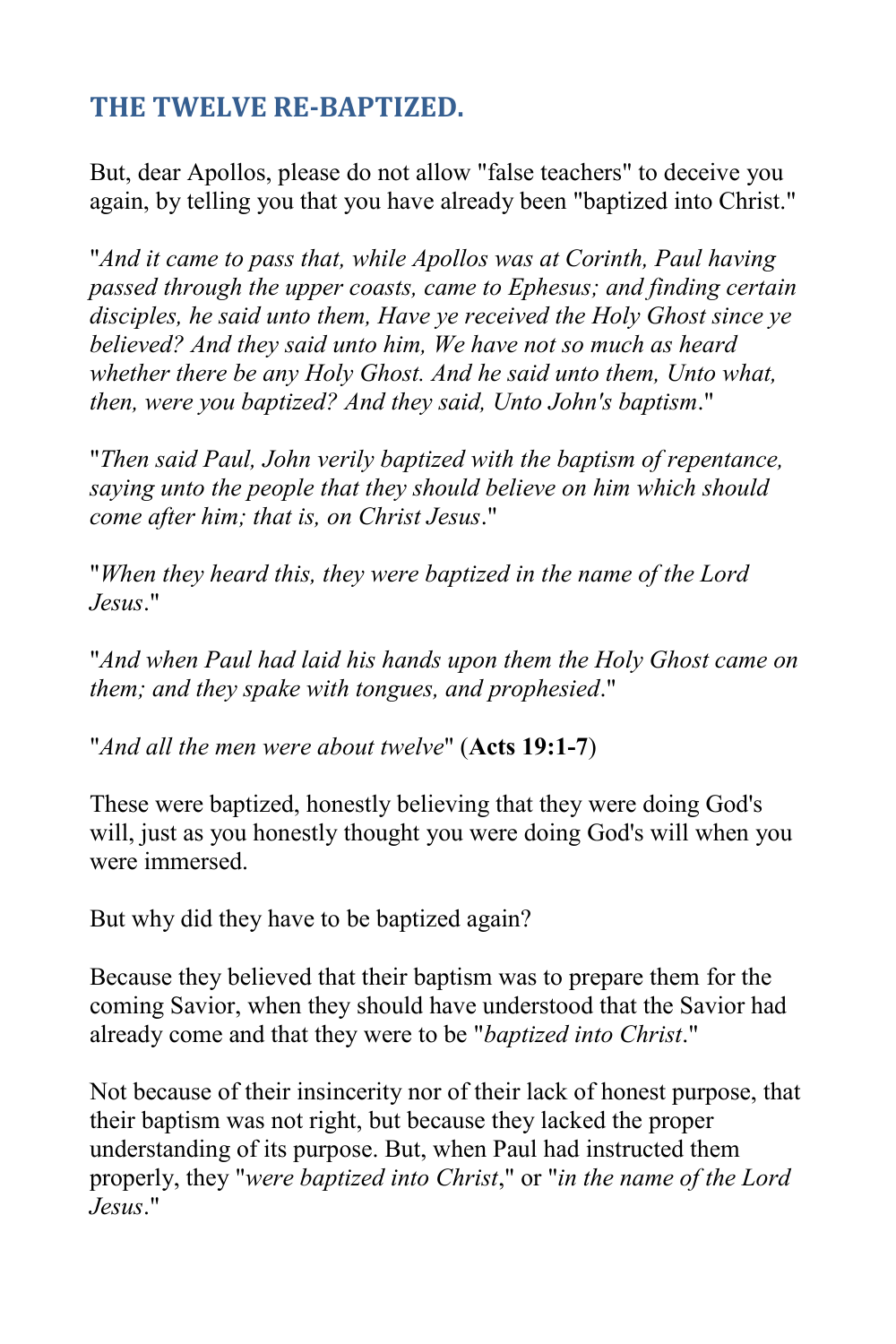They were buried by baptism each time. Their first baptism was invalid because they had the wrong instruction and understanding of its purpose. The second baptism was all right, because Paul had taught them the true purpose and design of baptism.

God requires that we serve him understandingly and willingly. (Proof: see **Matthew 13:15, 23**, **Luke 14:28-33**, and **Matthew 7:21-27**)

When you were baptized you thought your sins had been forgiven and you were saved without baptism. But you had been deceived by "false teachers." Therefore, like the twelve at Ephesus, had received the wrong teaching. And like them, you need to be "*baptized in the name of the Lord Jesus*," or "*baptized into Christ*," understandingly, as they were.

If this be not the lesson we are to learn from the twelve being baptized, what is it?

When the twelve learned that they had not properly understood the purpose of baptism when first baptized, they did not try to argue like many people do, that God would accept their first baptism because their hearts and intentions were good, but they willingly, gladly, and unhesitatingly corrected the mistake they had unconsciously been led into by wrong teaching. And, dear Apollos, if it was their duty to do so, we can see no reason why it would not be our duty also. Can you? Then, why not be sure you are right with God?

If their honest purpose did not make their baptism right before God, how will yours?

Aquilla and Priscilla.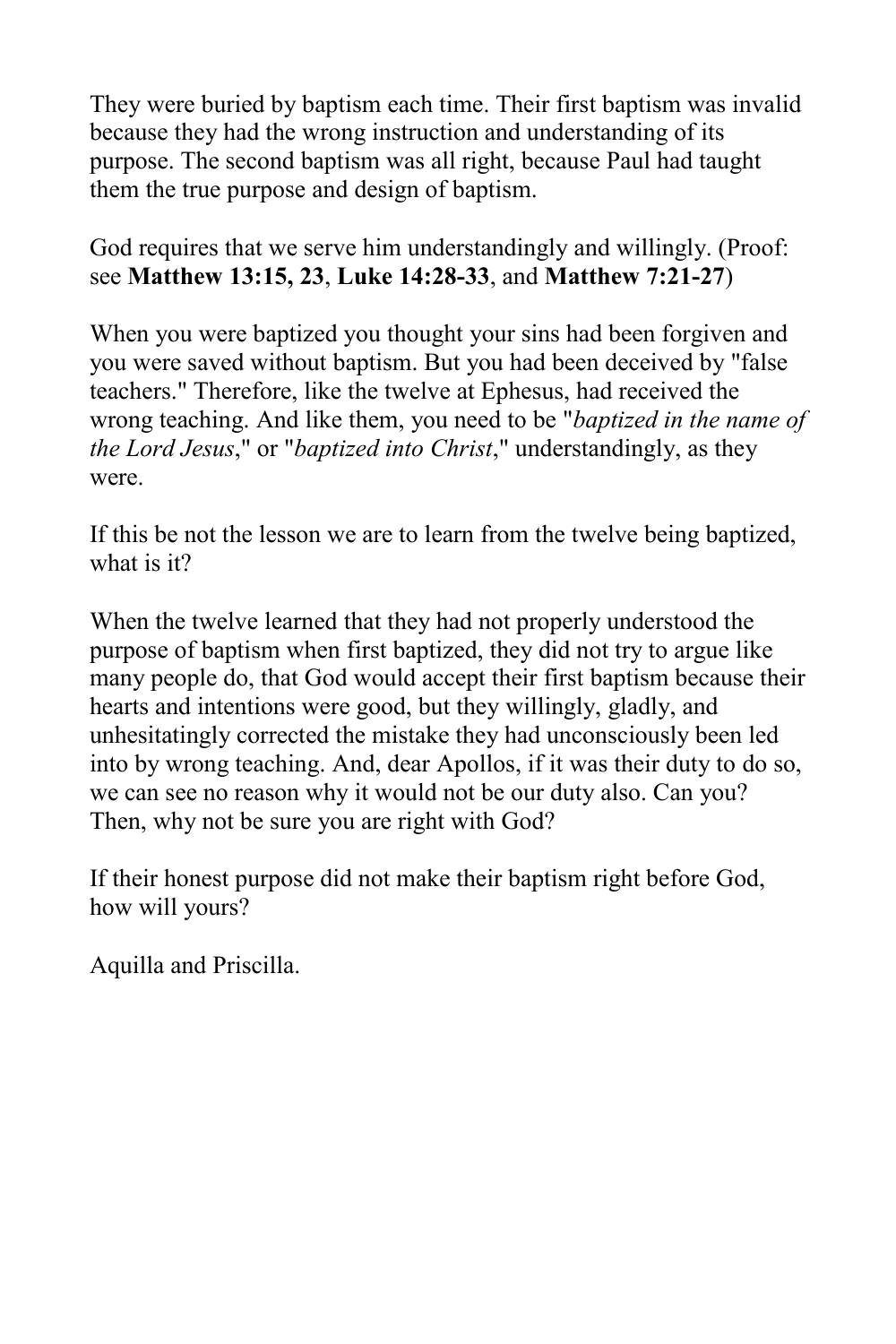## **A HEART-TO-HEART TALK.**

Jesus says: "*Narrow is the way which leadeth unto life, and few there be that find it*." If only a "few" find the "narrow way," how can we expect to have much company if we are Christians. But, dear reader, we are anxious that you be one of the "few." And you may be, if you will be true to him and walk by his word and reject all doctrines of men

Thousands upon thousands of good men and women are going down to the grave unprepared to meet God, because they have not heard and obeyed the words of Jesus and his apostles, but have only "*the doctrine and commandments of men*."

Dear reader, are you very sure you are not among this number? Are you sure you are not teaching anything Jesus and his apostles did not teach? And are sure you are not failing to teach and practice all they taught? What they taught and practiced is told us in the New Testament. Paul says, "*Preach the word*" (**II Timothy 4:2**); and Peter says, "*If any man speak, let him speak as the oracles* (or word) *of God*" (**I Peter 4:11**).

When the word says, "*baptism doth also now save us*," how can we speak as God's word speaks, and say men are saved before they are baptized?

Think of it! How can we?

When the "*oracles of God*" teach we are "*baptized into Christ*," how can we "*preach the word*" and say men get into Christ without baptism? Think of it.

When the word says, "*We are buried with him by baptism*" (**Romans 6:4**), do we "*preach the word*" if we teach that baptism can be obeyed by having a few drops of water sprinkled or poured on the head? Just think of it, please.

Addressing Christians, Paul said: "*Because ye are sons. God hath sent forth the spirit of his Son into your hearts, crying, Abba, Father*" (**Galatians 4:6**). Then how can we claim to be "*preaching the word*" when we teach that God sends his spirit into the hearts of alien sinners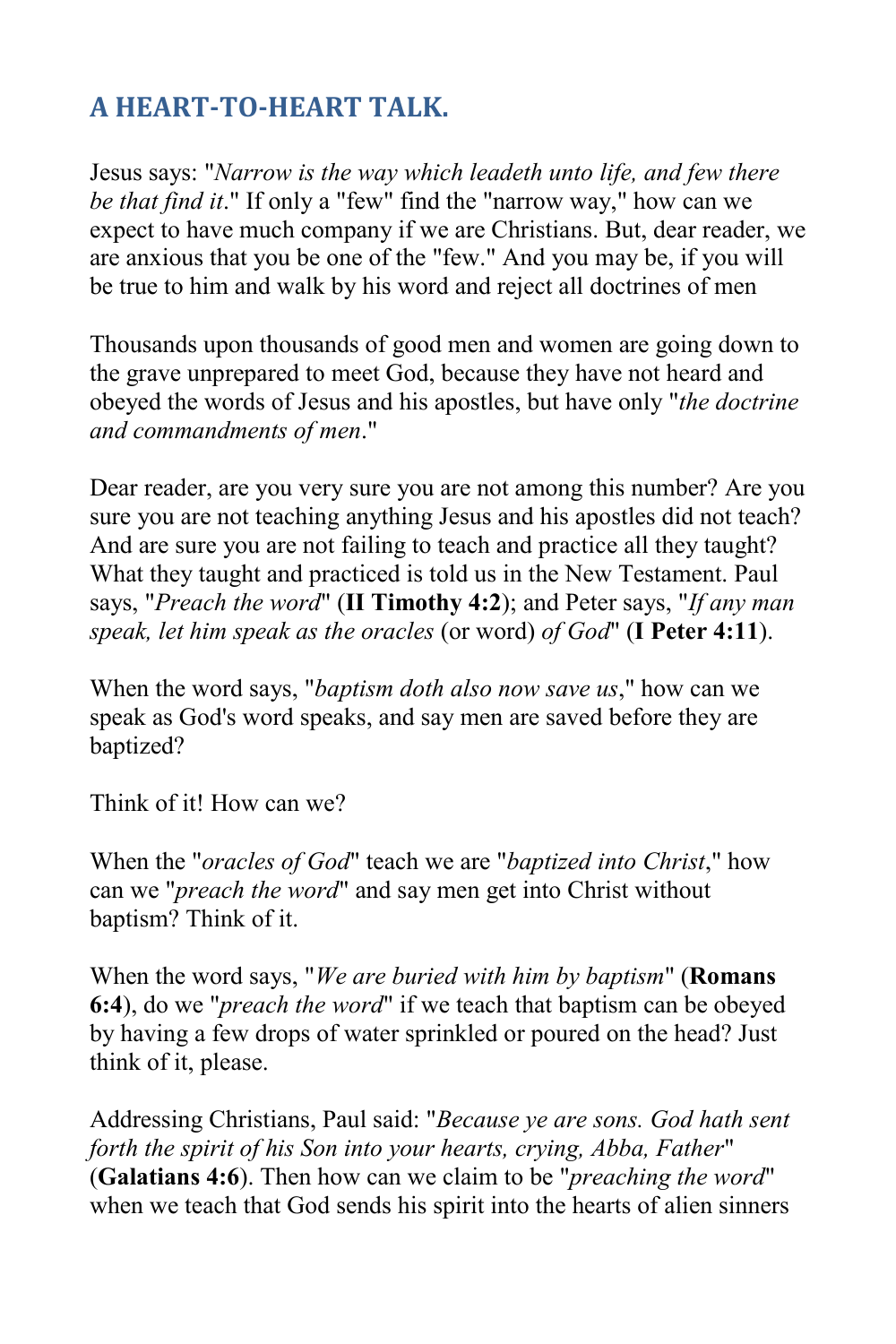to make them sons? Does it not look like someone had lost their intellect?

Paul said, "*there is one faith*" (or doctrine) and "*one body*" (or church). Then do we "*speak as the oracles of God*" when we say there are many churches and many faiths or doctrines?

As Christ built only one church, and as there is only "*one faith*," as Paul declares, how could there be any choice of churches to join, or how could there be any choice of faith to believe, if we follow Jesus?

Dear reader, this may seem to you like strange doctrine, But is it not the Bible teaching?

Therefore, we "*beseech you by the name of our Lord Jesus Christ*" to accept no man's teaching (not even Aquilla and Priscilla's unless it agrees with the teaching and practice of the apostles, as given to us in the word of God.

"*Beware of false prophets* (or teachers) *which come to you in sheep's clothing*," said Jesus. Yes, if they would come in goat's clothing we would not be so apt to be deceived; but when they come in "sheep's clothing," or having the appearance of true, genuine Christian gentlemen, they frequently deceive their hearers.

But it is our duty to prove all teaching by the word of God, and to reject every doctrine not taught in the word, it matters not how good the teacher may look.

Paul says, if he be even an angel from heaven he will be cursed. (See **Galatians 1:6-10**).

Dear reader, this is the plain teaching of the word of God. But do you really believe it, or are you believing what men say about these things? Are you "*preaching the word*" about these things, or are you a religious coward? (See **Ezekiel 2:7, 8; 3:17-19**).

If all would obey his word, then all would be Christians, and all Christians speaking as the word of God speaks, and nothing else, would all speak the "*same thing*," and all speaking the "*same thing*," would all